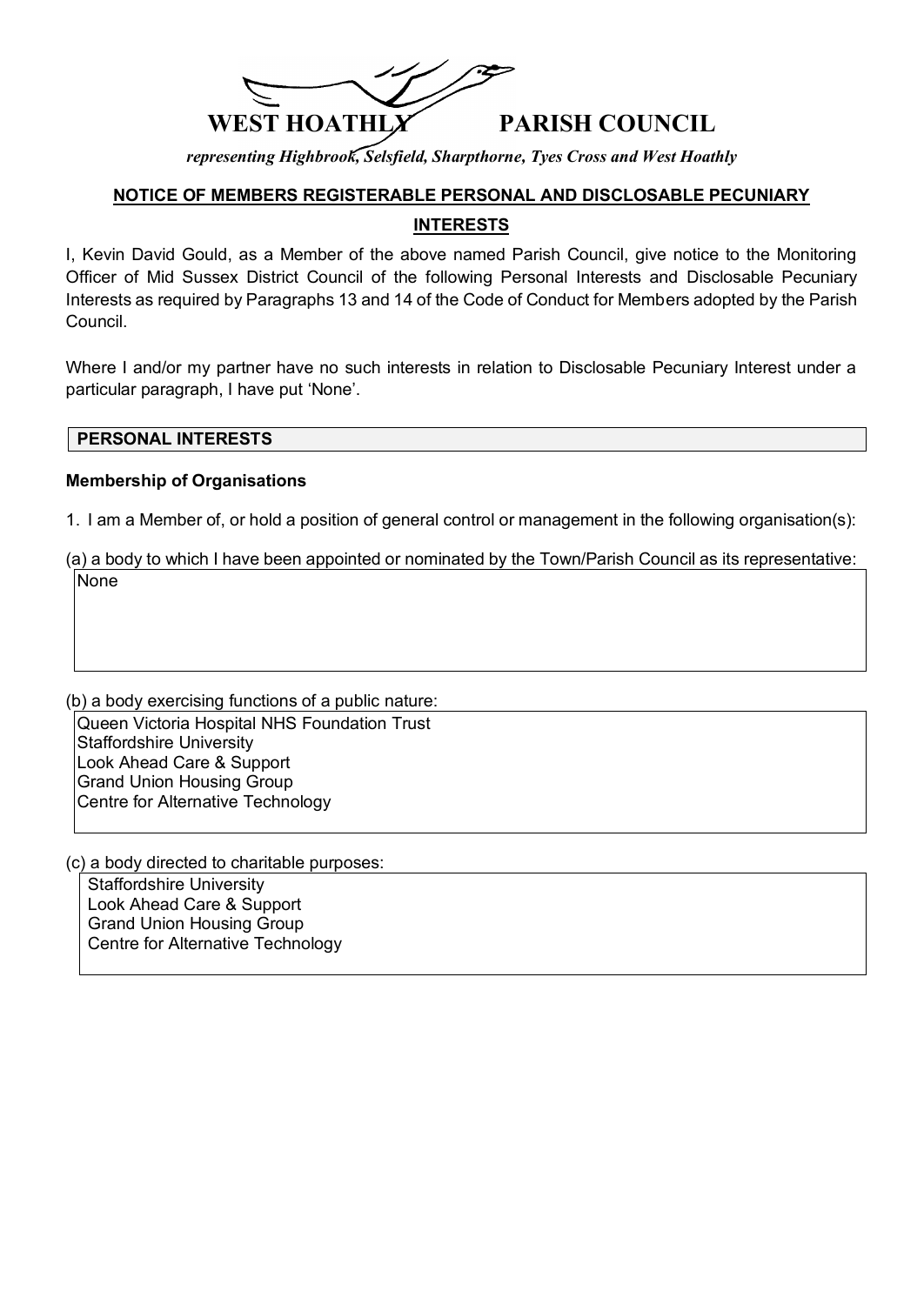(d) a body whose principal purposes include the influence of public opinion or policy, including any political party or Trade Union:

#### **Gifts and Hospitality**

2. I declare the name of all person(s) from whom I have received a gift or hospitality with an estimated value of at least £40, below:

None

None

**DISCLOSABLE PECUNIARY INTERESTS**

*Section 30 of the Localism Act 2011 defines personal interests that are also Disclosable Pecuniary Interests. You are required to disclose your own Disclosable Pecuniary Interests as well as any Disclosable Pecuniary Interests of your spouse or civil partner or anyone you live with or are in a relationship akin to a spouse or civil partner (collectively called "your partner") which are known to you.*

## **Employment, Office, Trade, Profession or Vocation carried on for Profit or Gain**

1.

*You should give a brief description of the type of activity carried on, for example accountant, teacher etc.*

*You should show every employment, office trade or profession for which you or your partner receives a wage or salary. You are not required to declare what income you receive but must give the name and full address of you and your partners' employer or any firm of which you have a controlling influence (such as a business partnership or a remunerated director).*

*If you are employed by a public authority of any sort, your employer will be the authority. In the case of a teacher in a maintained school that will be the local education authority. In the case of an aided school, the school's governing body.*

a) Employment or business carried on by me and/or my partner;

Director (self)

Accountant (partner)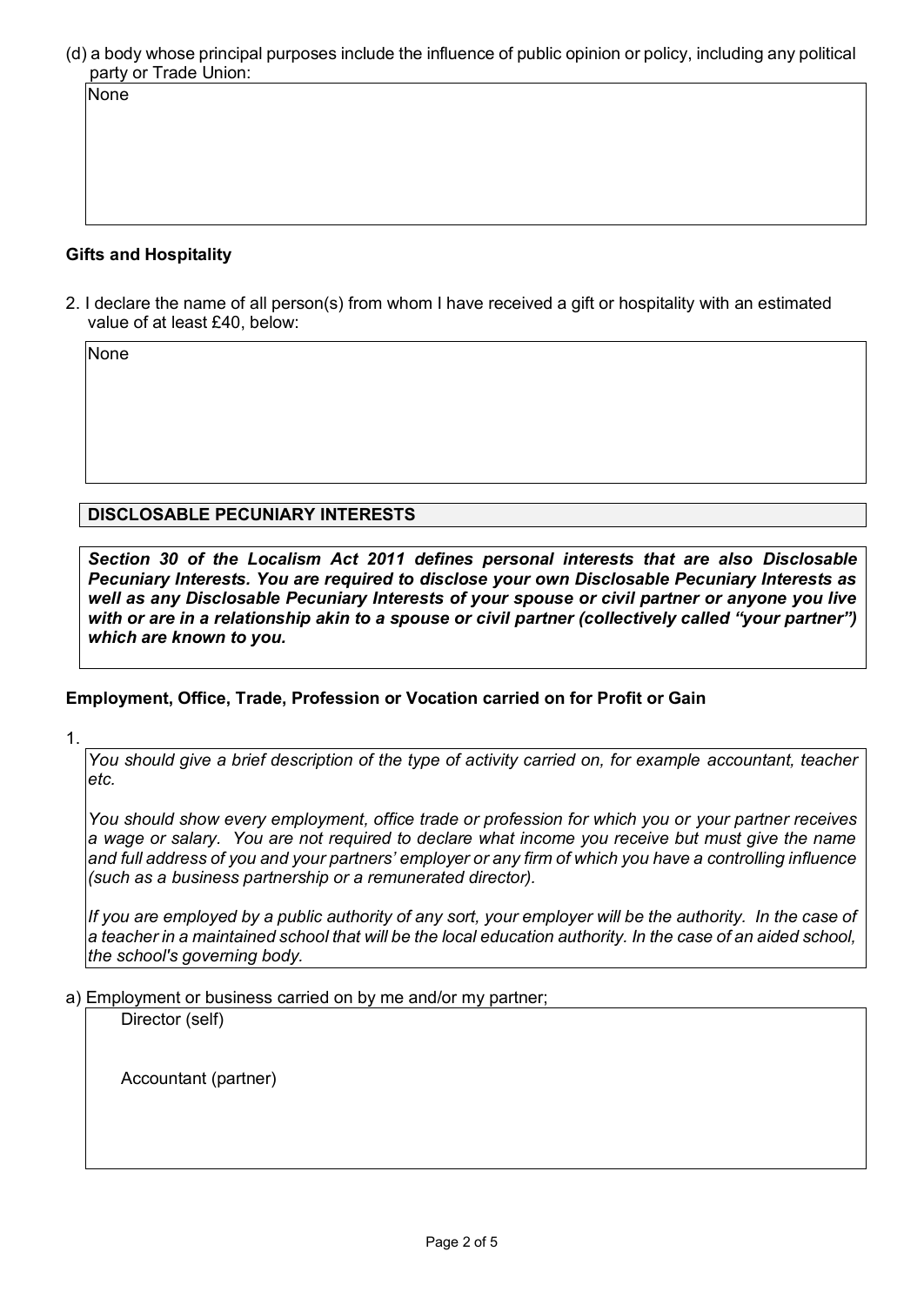b) Name of the person(s) or body(s) who employs or has appointed me and/or my partner;

| әеіг:<br>Queen Victoria Hospital NHS Foundation Trust<br><b>Holtye Road</b><br><b>East Grinstead</b> |
|------------------------------------------------------------------------------------------------------|
| West Sussex RH19 3DZ                                                                                 |
| Look Ahead Care & Support<br>Kings Buildings, 16 Smith Square<br>London, SW1P 3HQ                    |
| <b>Grand Union Housing Group</b><br>K2, Timbold Drive<br>Kents Hill<br>Milton Keynes MK7 6BZ         |
| Partner:<br>Tremaines Ltd                                                                            |
| East Wing South Hill<br>Paddockhurst Road                                                            |
| Turners Hill RH10 4SF                                                                                |
|                                                                                                      |

#### **Payments to or Sponsorship of me and/ or my partner (other than those received from the Town/Parish Council)**

2. The name of any person who has made a payment, sponsored or provided any other financial benefit to me and/or my partner in respect of my election or any expenses incurred by me in carrying out my duties as a Member (e.g. a trade union or political party).

N/A

 $\overline{\mathbf{S}}$ 

#### **Shares in Local Companies**

3.The name of any person(s) or corporate body(s) which has a place of business or land in the Town/Parish Council's area, to which I and/or my partner have a beneficial interest in a class of securities of that person(s) or body(s) that exceeds the nominal value of £25,000.00 or 100<sup>th</sup> of the total issued share capital of that body (whichever is the lower).

#### *Your Details*

Sharpthorne Services Ltd

*Your Partners Details*

Sharpthorne Services Ltd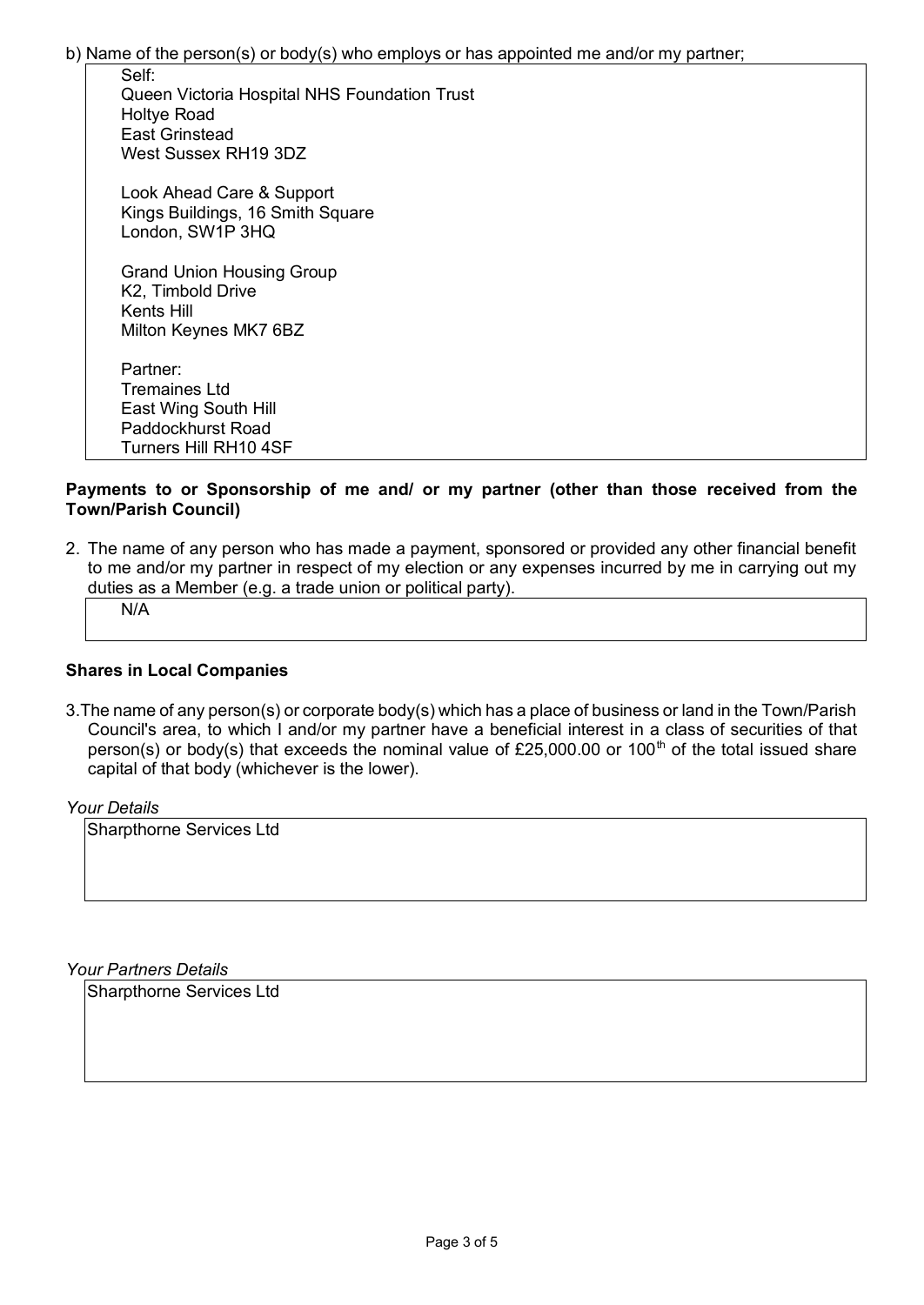### **Contracts with the Town/Parish Council**

4. A description (including the nature and length) of any contract for goods, services or works made between the Town/Parish Council and:-

(a)me and/or my partner;

None

**or** 

(b)a firm of which I and/ or my partner are a business partner;

None

**or**

(c)a company of which I and/or my partner are a remunerated director;

None

**or**

(d)a body of the description specified in paragraph 4 above:

None

## **Land in the Town /Parish Council's area**

5. You should list any land in which you and/or your partner have a beneficial interest and which is in the area of the Town/Parish Council. Beneficial interest includes a freehold or leasehold or a short tenancy held either on your own or jointly with one or other people. You should give the address or a brief description to identify the property and if you live in the area of the Town/Parish you should include your home and indicate whether you are the owner, the lessee or a tenant. You should declare any property, in the area of the Town/Parish Council from which you receive rent or on which you have lent money by way of mortgage.

Land within the Town/Parish I and/or my partner have a beneficial interest in:

Own home (joint with partner): Little Trees Top Road Sharpthorne West Sussex RH19 4NS